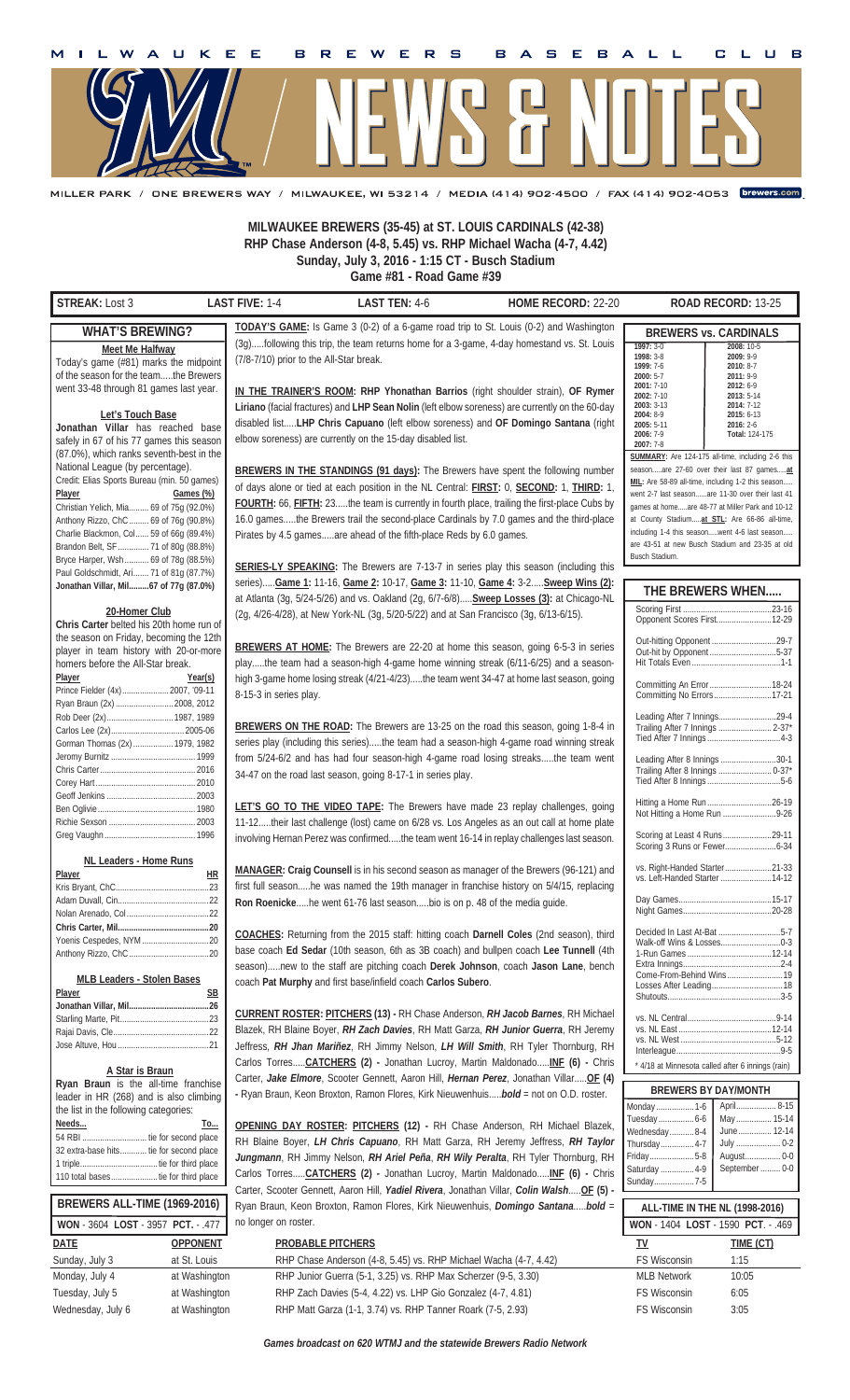# **TODAY'S STARTER: #57 - RHP CHASE ANDERSON (15gs, 4-8, 5.45)**

**ANDERSON AT A GLANCE:** Chase Anderson, 28, is making his 16th start of the season and second against the Cards.....he last started on Tuesday vs. Los Angeles and took a 6-5 loss (4ip, 8h, 6r, 5er, 2bb, 0k).....he is 0-2 with a 12.71 ERA over his last 3 starts (11.1ip, 16er)..... he went 3-1 with a 2.03 ERA over his previous 5 starts (31ip, 7er).....he has 4 quality starts this season.....the team is 5-10 in his starts.....opponents are batting .268 (81-for-302, 16hr)..... Anderson was acquired from Arizona, along with INF Aaron Hill, SS Isan Diaz and cash, in exchange for SS Jean Segura and RHP Tyler Wagner on 1/30/16.....bio is on p. 57 (ironically) of the media guide.

**FITTING TRIBUTE:** Prior to every home start, Chase Anderson wears his late father's socks, cowboy boots, belt buckle, jeans and pink polo shirt to the park.....his father, Robert, passed away in 2012.

**LAST SEASON:** Anderson went 6-6 with a 4.30 ERA in 27 starts with Arizona.....the D-backs went 11-16 in his starts.....he produced 13 quality starts, going 5-0 with a 1.59 ERA in those starts (84.2ip, 15er).....opponents batted .272 (158-for-581, 18hr).....Anderson went 3-1 with a 2.84 ERA over his first 13 starts of the season (79.1ip, 25er) and 3-5 with a 5.89 ERA over his last 14 starts (73.1ip, 48er).....he was on the 15-day disabled list from 7/19-8/6 with right triceps inflammation.

**CAREER:** Is 19-21 with a 4.47 ERA in 63 starts (344.2ip, 171er).....is in his third Major League season.....pitched for Arizona from 2014-15.

**CAREER AT MILLER PARK:** Is 3-3 with a 5.27 ERA in 8 starts (42.2ip, 25er).....his only start at Miller Park prior to this season came for the Diamondbacks on 5/31/15.....he received no decision in the Brewers' 7-6, 17-inning win (5ip, 10h, 6r, 6er, 0bb, 3k, 1hbp).....**CAREER ON THE ROAD:** Is 7-11 with a 4.83 ERA in 31 starts (167.2ip, 90er).....went 4-2 with a 4.08 ERA in 14 starts last season (81.2ip, 37er).....is 1-5 with a 6.30 ERA in 8 starts this season (40ip, 28er).

**CAREER vs. CARDINALS:** Is 0-0 with a 1.50 ERA in 2 starts, both coming at Busch Stadium (12ip, 2er).....he received no decision on 4/13 in the Brewers' 6-4 win (6ip, 4h, 3r, 0er, 2bb, 4k).....his first start against the Cardinals came on 5/25/15 as he received no decision in the Diamondbacks' 3-2, 10-inning loss (6ip, 10h, 2r, 2er, 1bb, 4k, 1wp).

CAREER AT THE PLATE: Is a .077 (8-for-104) hitter.....has not homered.....has 1 walk and 50 strikeouts.....LAST SEASON: Batted .104 (5-for-48) with 3 RBI.....had 1 walk and 23 strikeouts.....had 8 sacrifice bunts **THIS SEASON:** Is batting .091 (2-for-22) with 13 strikeouts.....has 5 sacrifice bunts.

| <b>ANDERSON'S CAREER HIGHS</b> |  |  |  |  |  |  |  |
|--------------------------------|--|--|--|--|--|--|--|
|                                |  |  |  |  |  |  |  |
|                                |  |  |  |  |  |  |  |
|                                |  |  |  |  |  |  |  |
|                                |  |  |  |  |  |  |  |
|                                |  |  |  |  |  |  |  |
|                                |  |  |  |  |  |  |  |
|                                |  |  |  |  |  |  |  |
|                                |  |  |  |  |  |  |  |

| <b>CARDINALS vs. ANDERSON</b> |  |  |  |  |  |  |
|-------------------------------|--|--|--|--|--|--|
| .333 (1-3, 1k)                |  |  |  |  |  |  |
|                               |  |  |  |  |  |  |
| $.000(0-2)$                   |  |  |  |  |  |  |
| $.300(3-10, 2k)$              |  |  |  |  |  |  |
| $.333(2-6)$                   |  |  |  |  |  |  |
| $.200(1-5)$                   |  |  |  |  |  |  |
| $.222(2-9)$                   |  |  |  |  |  |  |
| $.500(1-2.1bb)$               |  |  |  |  |  |  |
|                               |  |  |  |  |  |  |
|                               |  |  |  |  |  |  |

**ANDERSON'S 2016 STARTS DATE OPP DEC IP H R ER BB SO HR PC RESULT REC** 4/8 vs. Hou W 5.0 4 0 0 0 5 0 85 W, 6-4 1-0 4/13 at StL - 6.0 4 3 0 2 4 0 102 W, 6-4 - 4/18 at Min L 5.0 11 5 4 0 4 2 96 L, 4-7 1-1 4/23 vs. Phi L 4.0 8 6 6 4 2 1 99 L, 6-10 1-2 4/30 vs. Mia L 4.1 9 6 5 4 4 3 96 L, 5-7 1-3 **April 5g, 5gs 1-3, 5.55 24.1 36 20 15 10 19 6 - - -** 5/5 at Cin L 5.0 6 7 6 2 4 2 86 L, 5-9 1-4 5/11 at Mia L 6.0 3 3 3 1 4 1 74 L, 2-3 1-5 5/17 vs. ChC W 8.2 3 2 2 1 6 2 110 W, 4-2 2-5 5/22 at NYM L 5.0 4 3 3 2 6 1 101 L, 1-3 2-6 5/28 vs. Cin - 5.0 5 1 1 0 3 0 76 L, 6-7 -

6/2 at Phi W 5.2 3 1 1 0 6 1 95 W, 4-1 3-6 6/8 vs. Oak W 6.2 2 0 0 0 4 0 94 W, 4-0 4-6 6/13 at SF - 5.0 5 4 4 2 5 1 95 L, 5-11 - 6/18 at LA L 2.1 6 7 7 3 3 2 73 L, 6-10 4-7 6/28 vs. LA L 4.0 8 6 5 2 0 0 72 L, 5-6 4-8

May 5g, 5gs 1-3, 4.55 29.2 21 16 15 6 23 6

June 5g, 5gs 2-2, 6.46 23.2 24 18 17 7 18 4 Totals 15g, 15gs 4-8, 5.45 77.2 81 54 47 23 60 16

**BREWERS HIGHS & LOWS & MISCELLANEOUS**

|  | Largest Losing Margin - Road9, 2x, 4/11 at St. Louis (10-1) & 6/15 at San Francisco (10-1) |
|--|--------------------------------------------------------------------------------------------|
|  |                                                                                            |
|  |                                                                                            |
|  |                                                                                            |
|  |                                                                                            |
|  |                                                                                            |
|  |                                                                                            |
|  |                                                                                            |

### **CLUB BATTING:**

 **CLUB MISCELLANEOUS:**

|  | Back-to-Back Homers 2, 5/3 vs. LAA (Lucroy & Carter) & 6/11 vs. NYM (Gennett & Braun) |
|--|---------------------------------------------------------------------------------------|
|  |                                                                                       |

| <b>CLUB PITCHING:</b>                                                                         |  |
|-----------------------------------------------------------------------------------------------|--|
|                                                                                               |  |
|                                                                                               |  |
| Fewest Runs Allowed - Game  0, 3x, 5/13 vs. San Diego, 6/8 vs. Oakland & 6/29 vs. Los Angeles |  |
|                                                                                               |  |
|                                                                                               |  |
|                                                                                               |  |
|                                                                                               |  |
|                                                                                               |  |
|                                                                                               |  |
|                                                                                               |  |
| Quality Starts (29) Nelson (9), Guerra (7), Davies (6), Anderson (4), Peralta (2), Garza (1)  |  |
|                                                                                               |  |

### **INDIVIDUAL BATTING:**

| INDIVIDUAL BATTING: |                                                                                              |
|---------------------|----------------------------------------------------------------------------------------------|
|                     |                                                                                              |
|                     |                                                                                              |
|                     |                                                                                              |
|                     |                                                                                              |
|                     |                                                                                              |
|                     |                                                                                              |
|                     |                                                                                              |
|                     |                                                                                              |
|                     |                                                                                              |
|                     |                                                                                              |
|                     |                                                                                              |
|                     |                                                                                              |
|                     |                                                                                              |
|                     | Pinch-Hit Homers (3)  Presley, 4/24 vs. Phi, Broxton, 6/24 vs. Wsh & Maldonado, 6/26 vs. Wsh |
|                     |                                                                                              |
|                     |                                                                                              |

## **INDIVIDUAL PITCHING:**

| <b>INDIVIDUAL FILGUING.</b> |    |                |                |    |    |                |                          |    |    |                |              |                |       |  |  |
|-----------------------------|----|----------------|----------------|----|----|----------------|--------------------------|----|----|----------------|--------------|----------------|-------|--|--|
|                             |    |                |                |    |    |                |                          |    |    |                |              |                |       |  |  |
|                             |    |                |                |    |    |                |                          |    |    |                |              |                |       |  |  |
|                             |    |                |                |    |    |                |                          |    |    |                |              |                |       |  |  |
|                             |    |                |                |    |    |                |                          |    |    |                |              |                |       |  |  |
|                             |    |                |                |    |    |                |                          |    |    |                |              |                |       |  |  |
|                             |    |                |                |    |    |                |                          |    |    |                |              |                |       |  |  |
|                             |    |                |                |    |    |                |                          |    |    |                |              |                |       |  |  |
|                             |    |                |                |    |    |                |                          |    |    |                |              |                |       |  |  |
|                             |    |                |                |    |    |                | <b>RUNS BY INNING</b>    |    |    |                |              |                |       |  |  |
| <b>INNING -</b>             | 1  | $\mathfrak{p}$ | 3              | 4  | 5  | 6              | 7                        | 8  | 9  | 10             | 11           | $12+$          | Total |  |  |
| Opponent                    | 47 | 38             | 69             | 43 | 40 | 36             | 38                       | 40 | 27 | $\mathfrak{D}$ | $\mathbf{1}$ | 3              | 384   |  |  |
| <b>Brewers</b>              | 41 | 29             | 32             | 36 | 48 | 41             | 27                       | 32 | 23 | 7              |              | $\mathfrak{D}$ | 318   |  |  |
|                             |    |                |                |    |    |                | <b>MARGIN OF VICTORY</b> |    |    |                |              |                |       |  |  |
| <b>MARGIN-</b>              |    | 1              | $\mathfrak{p}$ | 3  | 4  | 5              | 6                        | 7  | 8  | 9              | $10+$        | Total          |       |  |  |
| Opponent                    |    | 14             | 4              | 8  | 5  | $\overline{2}$ | 4                        | 5  |    | 3              | ÷,           | 45             |       |  |  |
| <b>Brewers</b>              |    | 12             | 9              | 5  | 4  | 1              |                          |    | 1  | 1              |              | 35             |       |  |  |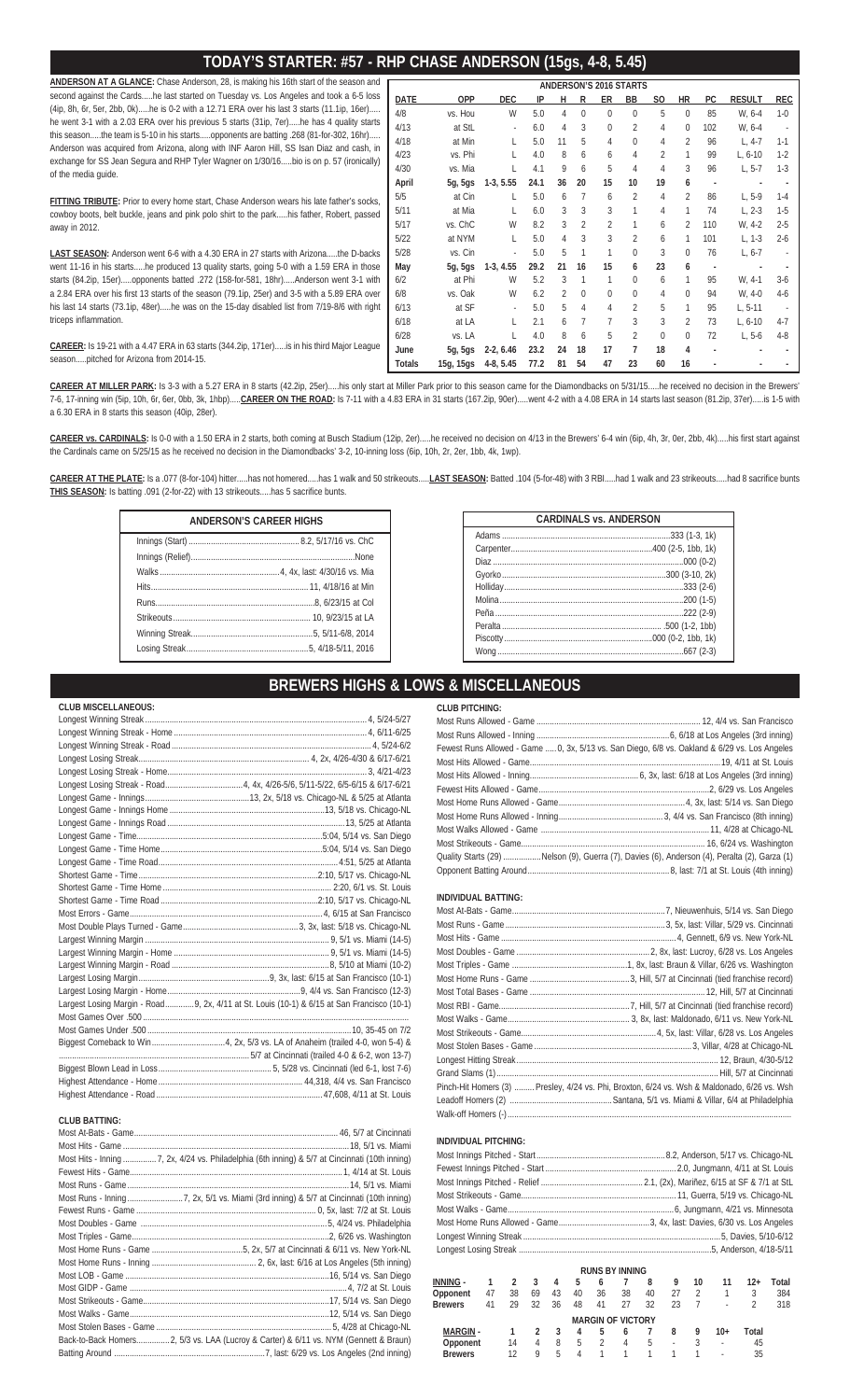|                                                                                                                                                                                                                                                                                                                                                                                                                                                                                                                                                                                                                                                                                                                                                                                                                                                                                                                                                                                                                                                                                                                                                                                                                                                                                                                                                                                                                                                                                                                                                                                                               | <b>BREWERS ON THE MOUND</b>                                                                                        |                                                                                                                                                                                                                                                                                                                                                                                                                                                                                                                                                                                                                                                                                                                       |  |  |  |  |  |  |  |  |
|---------------------------------------------------------------------------------------------------------------------------------------------------------------------------------------------------------------------------------------------------------------------------------------------------------------------------------------------------------------------------------------------------------------------------------------------------------------------------------------------------------------------------------------------------------------------------------------------------------------------------------------------------------------------------------------------------------------------------------------------------------------------------------------------------------------------------------------------------------------------------------------------------------------------------------------------------------------------------------------------------------------------------------------------------------------------------------------------------------------------------------------------------------------------------------------------------------------------------------------------------------------------------------------------------------------------------------------------------------------------------------------------------------------------------------------------------------------------------------------------------------------------------------------------------------------------------------------------------------------|--------------------------------------------------------------------------------------------------------------------|-----------------------------------------------------------------------------------------------------------------------------------------------------------------------------------------------------------------------------------------------------------------------------------------------------------------------------------------------------------------------------------------------------------------------------------------------------------------------------------------------------------------------------------------------------------------------------------------------------------------------------------------------------------------------------------------------------------------------|--|--|--|--|--|--|--|--|
| BREWERS RECORD IN GAMES THEY PITCHED                                                                                                                                                                                                                                                                                                                                                                                                                                                                                                                                                                                                                                                                                                                                                                                                                                                                                                                                                                                                                                                                                                                                                                                                                                                                                                                                                                                                                                                                                                                                                                          |                                                                                                                    | TOMORROW'S STARTER: RHP JUNIOR GUERRA (5-1, 3.25)                                                                                                                                                                                                                                                                                                                                                                                                                                                                                                                                                                                                                                                                     |  |  |  |  |  |  |  |  |
| RHP Junior Guerra will make his 12th start of the season and first against the NationalsGuerra last<br>started last Wednesday vs. Los Angeles and earned a 7-0 win (8ip, 2h, 2bb, 7k)he has made 7 quality<br>Mariñez1-11<br>startsthe team is 9-2 in his startsopponents are batting .212 (53-for-250, 7hr)he was recalled<br>Boyer11-21<br>on 5/3 from Triple-A Colorado Springs, where he went 0-2 with a 4.63 ERA in 4 startsGuerra has<br>Thornburg23-10<br>never faced the Nationals.                                                                                                                                                                                                                                                                                                                                                                                                                                                                                                                                                                                                                                                                                                                                                                                                                                                                                                                                                                                                                                                                                                                   |                                                                                                                    |                                                                                                                                                                                                                                                                                                                                                                                                                                                                                                                                                                                                                                                                                                                       |  |  |  |  |  |  |  |  |
| #50 RHP JACOB BARNES (0-1, 3.97, 0sv, 11 apps)                                                                                                                                                                                                                                                                                                                                                                                                                                                                                                                                                                                                                                                                                                                                                                                                                                                                                                                                                                                                                                                                                                                                                                                                                                                                                                                                                                                                                                                                                                                                                                | opponent batting average: .273 (12-for-44, 1hr)                                                                    | <b>BREWERS vs. MLB</b>                                                                                                                                                                                                                                                                                                                                                                                                                                                                                                                                                                                                                                                                                                |  |  |  |  |  |  |  |  |
| saves/save opps: 0-0<br>1st batter retired/faced: 7-11<br>last 5 outings (IP): 6/30 vs. LA (0.2) 6/28 vs. LA (1.0) 6/26 vs. Wsh (2.0) 6/21 at Oak (1.1) 6/18 at LA (1.0)<br>· Last pitched on Thursday vs. Los Angeles (0.2ip, 1h, 2r, 2er, 2bb-1ibb)took his first loss of the season last Sunday vs. Washington<br>• Made his Major League debut on 6/3 at Philadelphia and tossed a perfect eighth inning (2k)struck out Tommy Joseph and Peter Bourjos<br>· Was recalled on 6/2 from Triple-A Colorado Springs (17g, 2-1-1, 1.21era, 22.1ip, 14h, 3r, 3er, 7bb, 23k, 1hr, .184ba)<br>. Went unscored upon over his last 8 appearances with Colorado Springs (9.1ip)took the roster spot of RHP Michael Blazek (DL)<br>• Was selected by Milwaukee in the 14th round of the 2011 First-Year Player Draft<br>#54 RHP MICHAEL BLAZEK (3-1, 4.13, 0sv, 30 apps)<br>1st batter retired/faced: 19-30<br>saves/save opps: 0-2<br>last 5 outings (IP): 6/30 vs. LA (0.2) 6/29 vs. LA (1.0) 6/26 vs. Wsh (1.0) 6/25 vs. Wsh (1.0) 6/21 at Oak (0.2)<br>Last pitched on Thursday vs. Los Angeles (0.2ip, 1h)inherited 2 runners and allowed 1 to score<br>• Was reinstated from the 15-day disabled list on 6/19was placed on the DL on 6/1, retroactive to 5/29, with a right elbow impingement<br>· Made 2 rehab appearances at Triple-A Colorado Springs (6/14 and 6/16)<br>+ Allowed 5 runs in two-thirds of an inning on 5/28 vs. Cincinnatihis ERA without that game is 2.60 (27.2ip, 8er)<br>• Earned his wins on 4/13 at St. Louis, 5/24 at Atlanta and 5/25 at Atlantatook his loss on 5/21 at New York-NL | runners inherited/scored: 1-0<br>opponent batting average: .286 (32-for-112, 3hr)<br>runners inherited/scored: 7-2 | vs. Arizona:<br>0-0, 0.00 (0ip, 0er)<br>vs. Atlanta:<br>3-0, 1.45 (31ip, 5er)<br>vs. Chicago:<br>2-3, 3.06 (47ip, 16er)<br>vs. Cincinnati:<br>4-3, 5.23 (62ip, 36er)<br>vs. Colorado:<br>0-0, 0.00 (0ip, 0er)<br>vs. Los Angeles:<br>2-5, 4.79 (62ip, 33er)<br>vs. Miami:<br>2-4, 4.50 (52ip, 26er)<br>vs. New York:<br>2-5, 3.47 (62.1ip, 24er)<br>3-4, 5.31 (61ip, 36er)<br>vs. Philadelphia:<br>1-2, 5.40 (25ip, 15er)<br>vs. Pittsburgh:<br>vs. St. Louis:<br>2-6, 5.29 (68ip, 40er)<br>vs. San Diego:<br>2-2, 3.00 (39ip, 13er)<br>vs. San Francisco: 1-5, 6.53 (51ip, 37er)<br>vs. Washington:<br>2-1, 3.67 (27ip, 11er)<br>2-1, 4.00 (27ip, 12er)<br>vs. Houston:<br>vs. LA of Anaheim: 2-1, 5.33 (27ip, 16er) |  |  |  |  |  |  |  |  |
| #48 RHP BLAINE BOYER (1-1, 3.38, 1sv, 32 apps)<br>saves/save opps: 1-3<br>1st batter retired/faced: 22-32<br>last 5 outings (IP): 6/30 vs. LA (1.0) 6/28 vs. LA (1.0) 6/26 vs. Wsh (1.0) 6/21 at Oak (0.2) 6/19 at LA (1.0)                                                                                                                                                                                                                                                                                                                                                                                                                                                                                                                                                                                                                                                                                                                                                                                                                                                                                                                                                                                                                                                                                                                                                                                                                                                                                                                                                                                   | opponent batting average: .274 (40-for-146, 1hr)<br>runners inherited/scored: 10-4                                 | vs. Minnesota:<br>2-2, 6.55 (33ip, 24er)<br>3-1, 2.06 (35ip, 8er)<br>vs. Oakland:<br>vs. Seattle:<br>0-0, 0.00 (0ip, 0er)<br>vs. Texas:<br>0-0, 0.00 (0ip, 0er)                                                                                                                                                                                                                                                                                                                                                                                                                                                                                                                                                       |  |  |  |  |  |  |  |  |
| • Last pitched on Thursday vs. Los Angeles and tossed a scoreless eighth inning (1h, 2k)<br>· Is unscored upon in 24 of his 32 appearances this seasonfrom 5/1-5/27 did not allow a run over 11 straight appearances (13.1ip)<br>· Earned his first win of the season on 5/14 vs. San Diegotook his first loss on 6/10 vs. New York-NL<br>• Notched his first save of the season (fourth career save) on 5/29 vs. Cincinnati<br>· Was one of two non-roster invitees to make the Opening Day roster (LHP Chris Capuano)signed as a free agent on 2/12/16 (bio p. 138)<br>#21 RHP JEREMY JEFFRESS (1-2, 2.67, 21sv, 35 apps)<br>1st batter retired/faced: 19-35<br>saves/save opps: 21-22<br>last 5 outings (IP): 6/25 vs. Wsh (1.0) 6/24 vs. Wsh (1.0) 6/17 at LA (0.1) 6/16 at LA (1.0) 6/12 vs. NYM (1.0)                                                                                                                                                                                                                                                                                                                                                                                                                                                                                                                                                                                                                                                                                                                                                                                                   | opponent batting average: .277 (36-for-130, 2hr)<br>runners inherited/scored: 3-2                                  | <b>STARTERS &amp; RELIEVERS</b><br><b>Starters</b><br>Category<br><b>Relievers</b><br>29QUALITY STARTS                                                                                                                                                                                                                                                                                                                                                                                                                                                                                                                                                                                                                |  |  |  |  |  |  |  |  |
| • Last pitched on 6/25 vs. Washington and notched his 21st save of the season with a scoreless ninth inning (1h)<br>· Is unscored upon in 28 of his 35 appearances this seasonhad not allowed a run or a walk on the road over his first 11 outings (12ip, 11h, 8k)<br>Earned his first win of the season on 5/7 at Cincinnatitook his losses on 5/28 vs. Cincinnati and 6/17 at Los Angeles<br>· Took his only blown save of the season on 5/18 vs. Chicago-NL<br>• Was named Brewers Pitcher of the Month for April (9q, 3.12era, 6-for-6 save opportunities)<br>• His only career Major League save entering this season came with Kansas City on 4/13/11 at Minnesota<br>#53 RHP JHAN MARINEZ (0-0, 2.79, 0sv, 12 apps)<br>1st batter retired/faced: 4-12<br>saves/save opps: 0-0<br>last 5 outings (IP): 7/1 at StL (2.1) 6/30 vs. LA (1.1) 6/28 vs. LA (1.0) 6/18 at LA (1.2) 6/15 at SF (2.1)                                                                                                                                                                                                                                                                                                                                                                                                                                                                                                                                                                                                                                                                                                          | opponent batting average: .299 (23-for-77, 1hr)<br>runners inherited/scored: 12-7                                  | -  SV/OPP  26-37<br>439.1INNINGS  270.0<br>233 EARNED RUNS 119<br>335STRIKEOUTS 256<br>64HOME RUNS  35<br>1683 AT-BATS  1036<br>.274 OPP AVG. 263                                                                                                                                                                                                                                                                                                                                                                                                                                                                                                                                                                     |  |  |  |  |  |  |  |  |
| • Last pitched on Friday at St. Louis (2.1ip, 2h, 2bb, 1k)stranded an inherited runner in the sixth inning<br>. Was acquired from Tampa Bay in exchange for cash on 5/12name pronounced "Yahn ma-REEN-yez"<br>• Made 3 relief appearances for the Rays this season, posting a 2.45 ERA (3.2ip, 2h, 1r, 1er, 0bb, 3k, 1hr)designated for assignment on 5/8<br>• Made 6 relief appearances at Triple-A Durham this season prior to his 4/24 promotion to the Rays (2-1-1, 2.25era, 8ip, 10h, 2r, 2er, 3bb, 9k)<br>+ Has pitched for Florida (2010), Chicago-AL (2012) and Tampa Bay (2016)part of a trade that included manager Ozzie Guillen on 9/29/11<br>#13 LHP WILL SMITH (1-2, 1.98, 0sv, 15 apps)<br>1st batter retired/faced: 11-15<br>saves/save opps: 0-2<br><b>last 5 outings (IP):</b> 7/2 at StL (1.0) 6/25 vs. Wsh (0.1) 6/24 vs. Wsh (1.0) 6/22 at Oak (0.2)                                                                                                                                                                                                                                                                                                                                                                                                                                                                                                                                                                                                                                                                                                                                     | opponent batting average: .174 (8-for-46, 1hr)<br>runners inherited/scored: 6-1<br>6/21 at Oak (0.1)               | <b>BEHIND THE PLATE</b><br>ER<br>ERA<br>E PB<br>W-L<br>Catcher<br>Innings<br>280<br>4.52<br>5<br>3<br>Lucroy<br>557.2<br>26-37<br>Maldonado 151.2<br>72<br>$\overline{2}$<br>$\overline{1}$<br>$9 - 8$<br>4.27<br>CS<br>PCT.<br>Catcher<br><b>Stolen Bases</b><br>40<br>22<br>35.5%<br>Lucroy<br>Maldonado<br>5<br>45.5%<br>6<br>$\overline{4}$<br><b>Pitchers</b>                                                                                                                                                                                                                                                                                                                                                    |  |  |  |  |  |  |  |  |
| • Last pitched yesterday at St. Louis and tossed a perfect eighth inning (1k)<br>· Earned his first win of the season on 6/4 at Philadelphiatook his losses on 6/14 at San Francisco and 6/21 at Oakland<br>Was on the 15-day disabled list from 4/2-6/1, retroactive to 3/25, with a LCL sprain in his right knee<br>• Made rehab appearances at Class-A Brevard County (2g, 5/24-5/26) and Double-A Biloxi (1g, 5/29)<br>• Went 7-2 with a 2.70 ERA in 76 relief appearances last seasonled the Brewers in appearances for the second consecutive season<br>#37 RHP TYLER THORNBURG (3-2, 2.84, 2sv, 33 apps)<br>saves/save opps: 2-5<br>1st batter retired/faced: 26-33<br>last 5 outings (IP): 6/24 vs. Wsh (1.0) 6/22 at Oak (1.1) 6/19 at LA (0.2) 6/17 at LA (1.0) 6/16 at LA (1.0)                                                                                                                                                                                                                                                                                                                                                                                                                                                                                                                                                                                                                                                                                                                                                                                                                    | opponent batting average: .159 (18-for-113, 5hr)<br>runners inherited/scored: 7-0                                  | BREWERS ON THE DISABLED LIST IN 2016<br>Games<br>Player (Injury)<br>Eligible<br>Off<br><b>Missed</b><br>On<br>Jones (right shoulder)#<br>$3/31*$<br>5/24<br>6/19<br>69<br>Liriano (face)#<br>$3/31*$<br>5/24<br>80<br>$\mathbb{Z}^2$<br>Nolin (left elbow)#<br>5/24<br>80<br>$3/31*$<br>L.<br>Barrios (right shoulder)#<br>$4/2*$<br>5/24<br>80<br>ä,                                                                                                                                                                                                                                                                                                                                                                 |  |  |  |  |  |  |  |  |
| • Last pitched on 6/24 vs. Washington and tossed a scoreless eighth inning (1h, 1bb, 2k, 1hb)<br>· Is unscored upon in 28 of his 33 appearances this season, including 15 consecutive scoreless appearances from 5/13-6/16 (13.2ip)<br>· From 5/19-6/7 retired 26 straight batters, a franchise record for relievers and tied with Teddy Higuera (1988) for third on overall franchise list<br>· Has produced 44 strikeouts in just 31.2 innings (12.51k/9ip)from 5/18-6/7 had 10 consecutive outings without allowing a hit (9.1ip)<br>· Notched his first Major League save on 5/19 vs. Chicago-NLearned his second save on 6/22 at Oakland<br>· Earned wins on 4/6 vs. San Francisco, 4/19 at Minnesota and 6/16 at Los Angeleslost on 5/4 vs. LA of Anaheim and 6/19 at Los Angeles<br>#59 RHP CARLOS TORRES (1-1, 3.29, 2sv, 35 apps)                                                                                                                                                                                                                                                                                                                                                                                                                                                                                                                                                                                                                                                                                                                                                                    | opponent batting average: .225 (34-for-151, 5hr)                                                                   | 59<br>Knebel (left oblique)<br>$4/2**$<br>4/16<br>6/9<br>52<br>Smith (right knee)<br>$4/2$ <sup>*</sup><br>4/9<br>6/1<br>$4/5***$<br>Garza (right lat)#<br>63<br>6/1<br>6/14<br>Gennett (right oblique)<br>$4/28^{\wedge}$<br>5/12<br>14<br>5/10<br>Santana (right shoulder)<br>$5/20^{\wedge\wedge}$<br>6/3<br>13<br>6/3<br>Capuano (left elbow)<br>34<br>5/26<br>6/10<br>$\sim$<br>$6/1^{\wedge\wedge\wedge}$<br>Blazek (right elbow)<br>6/13<br>6/19<br>16<br>Santana (right elbow)<br>6/23<br>20<br>$6/10+$<br>$\mathcal{L}_{\mathcal{A}}$                                                                                                                                                                        |  |  |  |  |  |  |  |  |
| 1st batter retired/faced: 25-35<br>saves/save opps: 2-2<br>last 5 outings (IP): 7/2 at StL (1.0) 6/30 vs. LA (1.0) 6/28 vs. LA (2.0) 6/25 vs. Wsh (0.2) 6/24 vs. Wsh (1.0)<br>• Last pitched yesterday at St. Louis and tossed a scoreless seventh inning (1bb, 2k)is unscored upon over his last 5 outings (5.2ip)<br>Earned saves in consecutive appearances on 5/25 and 5/26 at Atlanta (had 2 career saves entering this season)<br>Earned his first win of the season on 6/24 vs. Washingtontook his first loss of the season on 5/18 vs. Chicago-NL<br>· Signed as a free agent with Milwaukee on 4/2has also pitched for Chicago-AL (2009-10), Colorado (2012) and New York-NL (2013-15)                                                                                                                                                                                                                                                                                                                                                                                                                                                                                                                                                                                                                                                                                                                                                                                                                                                                                                               | runners inherited/scored: 15-5                                                                                     | # 60-day DL<br>retro to 3/25 ** retro to 4/1 *** retro to 4/2<br>^ retro to 4/25<br>^^^ retro to 5/29<br>$\sim$ retro to 5/19<br>+ retro to 6/8                                                                                                                                                                                                                                                                                                                                                                                                                                                                                                                                                                       |  |  |  |  |  |  |  |  |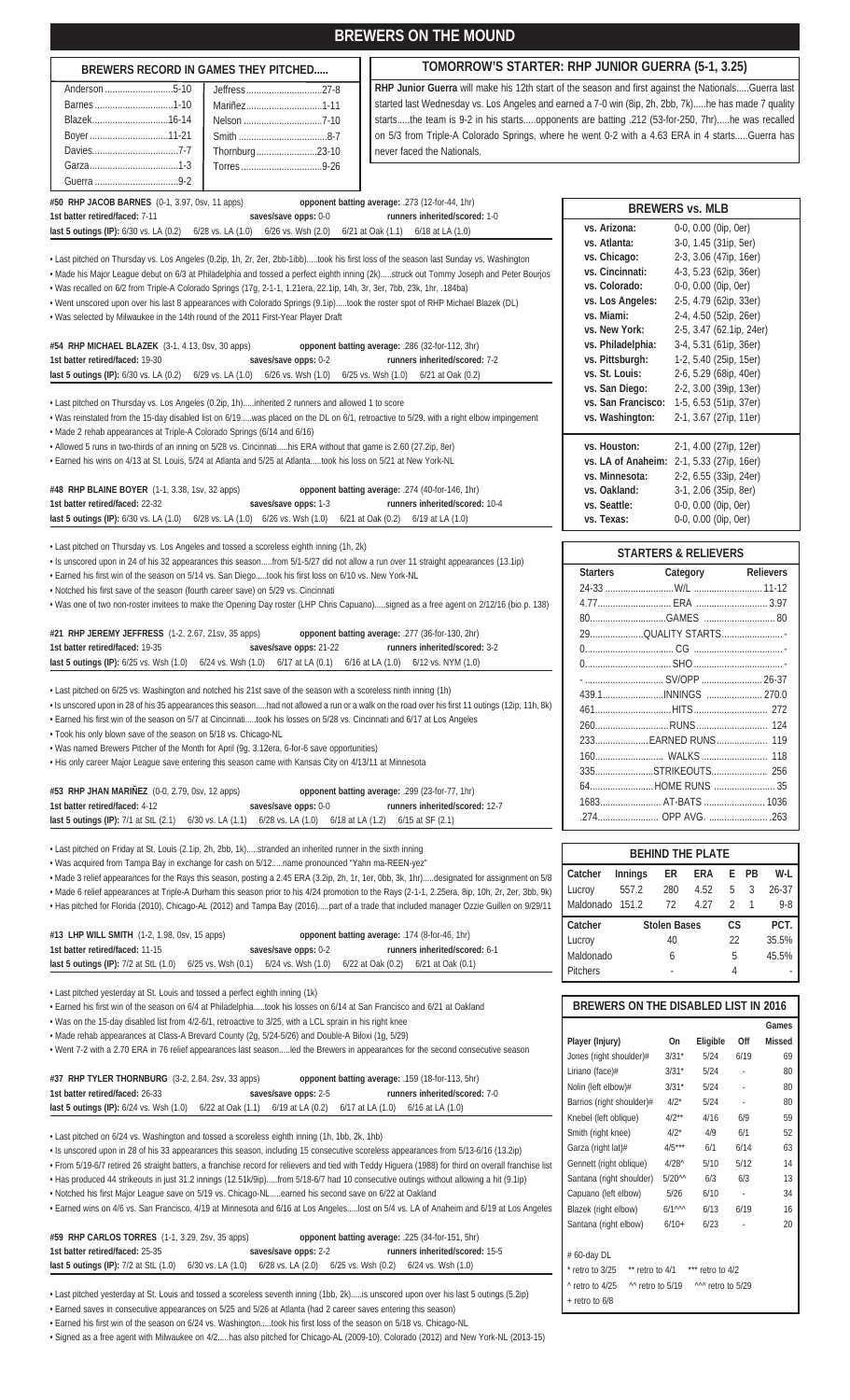# **BEER BATTERS**

**#8 OF RYAN BRAUN** (67g, .319, 13hr, 44rbi, 6sb) **last homer:** 6/29 vs. Los Angeles (off Chris Hatcher) **this series:** 1-8 (.125, 0hr, 0rbi) **recent homestand:** 7-18 (.389, 1hr, 6rbi) **2016 vs. StL:** 7-27 (.259, 0hr, 2rbi) • Has appeared in 67 games, including 65 starts (64g in LF, 1g at DH).....ranks among National League leaders in batting average (6th, .319) • Has hit safely in 15 of his last 17 games (23-for-68, .338, 4hr, 11rbi).....had his 11-game hitting streak snapped on Friday (18-for-44, .409, 2hr, 8rbi)

• From 4/30-5/12 had a 12-game hitting streak (22-for-51, .431, 2hr, 10rbi), which marked the longest streak by a Brewer this season • Notched career hit #1,500 on 6/7 vs. Oakland with an infield single off Sean Manaea

• Joined Robin Yount (3,142), Paul Molitor (2,281), Cecil Cooper (1,815) and Jim Gantner (1,696) as the only Brewers with 1,500+ hits

• Returned to left field after two seasons in right (3B in 2007, LF from 2008-13, RF from 2014-15).....has no errors and 9 assists (T2nd in MLB) • Underwent lower back surgery on 10/8/15, performed by Dr. Robert Watkins.....is the all-time franchise leader in HR (268)

**#23 OF KEON BROXTON** (29g, .125, 1hr, 2rbi, 7sb) **last homer:** 6/24 vs. Washington (PH) (off Max Scherzer) **this series:** 0-3 (.000, 0hr, 0rbi) **recent homestand:** 1-5 (.200, 1hr, 1rbi) **2016 vs. StL:** 0-13 (.000, 0hr, 0rbi) • Has appeared in 29 games, including 19 starts in center field.....belted his first Major League HR on 6/24 vs. Wsh (PH homer off Max Scherzer)

• Has had three stints with the team (Opening Day-4/16, 5/20-6/3 and 6/10-current)

• Notched his first Major League hit on 5/25 at Atlanta (bunt single off Casey Kelly).....had gone 0-for-24 to start his career

• Made his first career Opening Day roster.....batted .269 (32-for-119) with 7 HR, 18 RBI and 16 SB in 30 games at Triple-A Colorado Springs • Acquired from Pittsburgh, along with RHP Trey Supak, for 1B Jason Rogers on 12/17/15.....made his MLB debut last season (7g off the bench)

**#33 1B CHRIS CARTER** (78g, .231, 20hr, 49rbi, 0sb) **last homer:** 7/1 at St. Louis (off Jaime Garcia) **this series:** 2-7 (.286, 1hr, 1rbi) **recent homestand:** 6-18 (.333, 1hr, 4rbi) **2016 vs. StL:** 6-26 (.231, 2hr, 4rbi) • Has appeared in 78 games, including 76 starts at first base.....is among the National League leaders in HR (T4th, 20)

• 35 of his 64 hits (54.7%) this season have gone for extra bases (15 doubles/20hr).....has 20+ HR for the fourth consecutive season

• Signed as a free agent on 1/6/16.....has produced 110 HR since the 2013 season, which ranks eighth in the Major Leagues

**#7 INF/OF JAKE ELMORE** (5g, .143, 0hr, 0rbi, 0sb) **last homer:** 6/27/15 vs. Boston (off Wade Miley)

**this series:** 1-2 (.500, 0hr, 0rbi) **recent homestand:** 0-5 (.000, 0hr, 0rbi) **2016 vs. StL:** 1-2 (.500, 0hr, 0rbi) • Has appeared in 5 games, including 1 start at second base.....collected his first hit as a Brewer on Friday night

• Had his contract selected from Triple-A Colorado Springs on Tuesday (57g, .320, 2hr, 19rbi, 13sb).....took the roster spot of Alex Presley (DFA) • Made 37 starts at Colorado Springs (24g at 2B, 12g in LF, 1g at 3B).....signed with Milwaukee as a free agent on 12/14/15

• Has MLB experience with Arizona (2012), Houston (2013), Cincinnati (2014) & Tampa Bay (2015).....bio is on p. 143 of media guide (non-roster invitee)

• Has appeared in 143 Major League games and all 9 defensive positions.....became the first player in Astros history to appear at all 9 positions in 2013

**#18 OF RAMON FLORES** (72g, .236, 1hr, 15rbi, 3sb) **last homer:** 5/21 at New York-NL (off Jacob deGrom) **this series:** 2-4 (.500, 0hr, 0rbi) **recent homestand:** 1-16 (.063, 0hr, 0rbi) **2016 vs. StL:** 5-19 (.263, 0hr, 1rbi) • Has appeared in 72 games, including 47 starts (25g in RF, 16g in CF, 5g in LF, 1g at 1B).....had never played first base prior to this season • Is batting .270 (30-for-111, 1hr, 10rbi) over his last 45 games.....is batting .293 (24-for-82) with 1 HR and 9 RBI in 36 games on the road this season • Hit his first career big league homer on 5/21 at New York-NL (2-run off Jacob deGrom)

• Made his first career Opening Day roster.....was acquired from Seattle in exchange for INF Luis Sardiñas on 11/20/15

• Made his Major League debut last season, appearing in 12 games with New York-AL during three stints (5/30-6/10, 6/21-6/23 and 7/3-7/8)

**#2 2B SCOOTER GENNETT** (60g, .261, 7hr, 21rbi, 3sb) **last homer:** 6/22 at Oakland (off Daniel Mengden) **this series:** 1-7 (.143, 0hr, 0rbi) **recent homestand:** 3-18 (.167, 0hr, 1rbi) **2016 vs. StL:** 4-27 (.148, 0hr, 0rbi)

• Has appeared in 60 games, including 56 starts at second base

• Was named Brewers Player of the Month for June (24g, .322, 3hr, 14rbi, 9r, 10bb, .390obp, .478slg, .868ops) • Batting .268 (11-for-41, 2hr) vs. LHP this season, including 10 hits in his last 27 at-bats (.370, 1hr).....hit .124 (14-for-113, 0hr) vs. LHP entering 2016

• Has 23 walks in 243 plate appearances this season compared to just 12 walks in 391 plate appearances last season

• Was on the 15-day disabled list from 4/28-5/11, retroactive to 4/25, with right oblique tightness.....rehabbed at Class-A Brevard County (2 games)

**#9 INF AARON HILL** (74g, .273, 7hr, 25rbi, 4sb) **last homer:** 6/16 at Los Angeles (off Casey Fien)

- **this series:** 0-3 (.000, 0hr, 0rbi) **recent homestand:** 8-22 (.364, 0hr, 3rbi) **2016 vs. StL:** 1-18 (.056, 0hr, 0rbi)
- Has appeared in 74 games, including 67 starts (52g at 3B, 15g at 2B).....is batting .312 over his last 52 games (54-for-173, 6hr, 18rbi)

• From 4/30-5/10 produced a season-high 10-game hitting streak (16-for-37, .432, 3hr, 10rbi) • On 5/7 at Cincinnati tied the franchise records for HR (3) and RBI (7) in a game, including a 10th-inning grand slam (2nd slam of his career)

• Started the seventh triple play in franchise history on 4/29 vs. Miami (5-4-3, Marcell Ozuna)

• Was acquired from Arizona as part of a five-player deal on 1/30/16.....is a .311 hitter in 49 career games at Miller Park (52-for-167, 7hr, 23rbi)

**#20 C JONATHAN LUCROY** (74g, .295, 10hr, 38rbi, 3sb) **last homer:** 6/14 at San Francisco (off Madison Bumgarner) **this series:** 0-7 (.000, 0hr, 0rbi) **recent homestand:** 5-18 (.278, 0hr, 3rbi) **2016 vs. StL:** 7-24 (.292, 1hr, 4rbi) • Has appeared in 74 games, including 69 starts (63g at C, 3g at 1B, 3g at DH).....is batting .323 (65-for-201) with 7 HR and 28 RBI vs. right-handers

• Is batting .324 (35-for-108, 4hr, 21rbi) over his last 30 games, raising his overall batting average from .275 to .295

• From 5/27-6/7 had a season-high 10-game hitting streak (18-for-36, .500, 3hr, 11rbi)

• Had 3 straight 3-RBI games from 5/27-5/29, joining Robin Yount (7/19-7/21, 1987) as the only players in franchise history to accomplish the feat

**#12 C MARTIN MALDONADO** (26g, .155, 2hr, 4rbi, 0sb) **last homer:** 6/26 vs. Washington (off Shawn Kelley) **this series:** 0-0 (.000, 0hr, 0rbi) **recent homestand:** 1-5 (.200, 1hr, 1rbi) **2016 vs. StL:** 1-7 (.143, 1hr, 1rbi) • Has appeared in 26 games, including 17 starts at catcher.....the team is 9-8 in his starts.....has thrown out 5 of 11 runners attempting to steal • Belted his first career pinch-hit homer last Sunday vs. Washington (solo HR off Shawn Kelley) • Made 66 starts at catcher last season, including 19 of the team's last 24 games (Lucroy injury)

**#10 OF KIRK NIEUWENHUIS** (69g, .213, 5hr, 22rbi, 6sb) **last homer:** 6/29 vs. Los Angeles (off Brock Stewart) **this series:** 0-4 (.000, 0hr, 0rbi) **recent homestand:** 3-17 (.176, 2hr, 5rbi) **2016 vs. StL:** 1-8 (.125, 0hr, 0rbi) • Has appeared in 69 games, including 47 starts (44g in CF, 3g in RF)

• Is batting .300 at Miller Park this season (27-for-90, 4hr, 15rbi) and is a .320 career hitter at Miller Park (32-for-100, 4hr, 20rbi) • Was claimed off waivers from New York-NL on 12/23/15

**#14 INF/OF HERNAN PEREZ** (45g, .273, 3hr, 16rbi, 10sb) **last homer:** 5/8 at Cincinnati (off Steve Delabar)

**this series:** 2-7 (.286, 0hr, 0rbi) **recent homestand:** 1-10 (.100, 0hr, 1rbi) **2016 vs. StL:** 4-14 (.286, 0hr, 0rbi)

• Has appeared in 45 games, including 26 starts (19g at 3B, 7g in RF).....made his first career start in the outfield on 6/12 vs. New York-NL • Is batting .287 (25-for-87, 11rbi) over his last 31 games.....bio is on p. 149 of the media guide (non-roster invitee)

• Was on the paternity list from 6/21-6/23.....celebrated the birth of his second child on 6/21, a daughter named Fiorella

• Contract was selected on 4/28 from Triple-A Colorado Springs (16g, .339, 1hr, 11rbi).....took the roster spot of then injured Scooter Gennett

**#5 SS JONATHAN VILLAR** (77g, .301, 6hr, 30rbi, 26sb) **last homer:** 6/16 at Los Angeles (off Pedro Baez) **this series:** 2-5 (.400, 0hr, 0rbi) **recent homestand:** 9-24 (.375, 0hr, 1rbi) **2016 vs. StL:** 4-17 (.235, 0hr, 0rbi)

• Has appeared in 77 games, including 76 starts at shortstop.....has reached base safely in 67 of his 77 games this season

• Leads the Major Leagues in stolen bases (26).....is among the National League leaders in walks (9th, 41)

• Was named Brewers Player of the Month for May (29g, .355, 1hr, 16rbi, 14sb, 18r, 20bb, .450obp, .482slg, .932ops)

• Had season-high 7-game hitting streaks from 5/1-5/7 (9-for-24, .375, 5rbi), 5/9-5/15 (12-for-29, .414, 3rbi) and 6/12-6/18 (11-for-30, .367, 1hr, 4rbi) • Homered in 3 straight games from 6/2-6-4 (fourth SS in franchise history to do it).....hit a leadoff homer on 6/4 at Philadelphia (second of his career) • Homered in his Brewers debut on 4/4 vs. San Francisco (solo off Madison Bumgarner).....acquired from Houston for RHP Cy Sneed on 11/19/15

| <b>BREWERS vs. WACHA</b> |  |  |  |  |  |  |  |
|--------------------------|--|--|--|--|--|--|--|
|                          |  |  |  |  |  |  |  |
|                          |  |  |  |  |  |  |  |
|                          |  |  |  |  |  |  |  |
|                          |  |  |  |  |  |  |  |
|                          |  |  |  |  |  |  |  |
|                          |  |  |  |  |  |  |  |
|                          |  |  |  |  |  |  |  |
|                          |  |  |  |  |  |  |  |
|                          |  |  |  |  |  |  |  |
|                          |  |  |  |  |  |  |  |
|                          |  |  |  |  |  |  |  |
|                          |  |  |  |  |  |  |  |

| <b>HOME RUN TOTALS</b> |                          |               |               |    |       |  |  |  |  |  |
|------------------------|--------------------------|---------------|---------------|----|-------|--|--|--|--|--|
| Player                 | Solo                     | 2-Run         | 3-Run         | GS | Total |  |  |  |  |  |
| <b>Braun</b>           | 8                        | 5             |               |    | 13    |  |  |  |  |  |
| <b>Broxton</b>         | 1                        |               |               |    | 1     |  |  |  |  |  |
| Carter                 | 11                       | 7             | $\mathfrak z$ |    | 20    |  |  |  |  |  |
| Flores                 |                          | 1             |               |    | 1     |  |  |  |  |  |
| Gennett                | 6                        | 1             |               |    | 7     |  |  |  |  |  |
| Hill                   | 5                        | 1             |               |    |       |  |  |  |  |  |
| Lucroy                 | 8                        | 2             |               |    | 10    |  |  |  |  |  |
| Maldonado              | $\mathfrak{D}$           |               |               |    | 2     |  |  |  |  |  |
| Nieuwenhuis            | $\overline{\phantom{a}}$ | $\mathfrak z$ |               |    | 5     |  |  |  |  |  |
| Peralta                |                          | 1             |               |    | 1     |  |  |  |  |  |
| Perez                  | 2                        | 1             |               |    | 3     |  |  |  |  |  |
| Presley                | 1                        | 2             |               |    | 3     |  |  |  |  |  |
| Santana                | 3                        | 1             |               |    | 4     |  |  |  |  |  |
| Villar                 | 4                        | $\mathfrak z$ |               |    | 6     |  |  |  |  |  |
| <b>TOTALS</b>          | 53                       | 26            | 3             |    | 83    |  |  |  |  |  |

| RUNNERS IN SCORING POSITION |  |  |  |  |  |  |
|-----------------------------|--|--|--|--|--|--|
|                             |  |  |  |  |  |  |
|                             |  |  |  |  |  |  |
|                             |  |  |  |  |  |  |
|                             |  |  |  |  |  |  |
|                             |  |  |  |  |  |  |
|                             |  |  |  |  |  |  |
|                             |  |  |  |  |  |  |
|                             |  |  |  |  |  |  |
|                             |  |  |  |  |  |  |
|                             |  |  |  |  |  |  |
|                             |  |  |  |  |  |  |
|                             |  |  |  |  |  |  |
|                             |  |  |  |  |  |  |

## **LINEUP CARD (35-45) - 63 DIFFERENT LINEUPS**

**1.** Villar (20-30), Santana (10-15), Presley (3-0), Hill (1-0), Walsh (1-0)

- **2.** Gennett (16-29), Villar (8-6), Perez (6-2), Hill (3-3), Presley (1-5), Santana (1-0)
- **3.** Braun (30-35), Lucroy (4-10), Gennett (1-0)
- **4.** Lucroy (24-31), Carter (11-12), Santana (0-1), Nieuwenhuis (0-1)
- **5.** Carter (24-29), Nieuwenhuis (8-9), Hill (3-4), Flores (0-1), Santana (0-1), Perez (0-1)
- **6.** Hill (15-19), Nieuwenhuis (7-15), Perez (3-4), Walsh (3-2), Flores (3-2), Santana (1-1), Maldonado (1-1), Presley (1-1), Gennett (1-0)
- **7.** Hill (7-10), Flores (7-4), Perez (4-6), Gennett (4-5), Presley (2-6), Nieuwenhuis (2-4), Maldonado (1-4), Villar (3-1), Rivera (2-1), Broxton (2-1), Walsh (0-2), Santana (1-0), Elmore (0-1)
- **8.** Flores (12-16), Pitcher (4-8), Maldonado (6-3), Broxton (5-5), Rivera (4-4), Presley (2-4), Hill (1-1), Villar (0-2), Walsh (0-1), Santana (0-1), Nieuwenhuis (1-0)
- **9.** Pitcher (29-35), Villar (1-5), Broxton (3-3), Flores (0-2), Maldonado (1-0), Rivera (1-0)

# **STARTS BY POSITION (35-45)**

- **P** Nelson (7-10), Anderson (5-10), Davies (7-7), Peralta (5-8), Guerra (9-2), Jungmann (1-4), Garza (1-3), Cravy (0-1)
- **C** Lucroy (26-37), Maldonado (9-8)
- **1B** Carter (35-41), Lucroy (0-3), Flores (0-1) **2B** Gennett (22-34), Hill (9-6), Rivera (4-4),
- Elmore (0-1) **3B** Hill (21-31), Perez (10-9), Walsh (4-5)
- **SS** Villar (32-44), Rivera (3-1)
- **LF** Braun (30-34), Presley (4-7), Flores (1-4)
- **CF** Nieuwenhuis (17-27), Broxton (10-9), Flores (8-8),
- Presley (0-1)
- **RF** Santana (13-19), Flores (13-12), Presley (5-8), Perez (3-4), Nieuwenhuis (1-2)
- **DH** Lucroy (2-1), Braun (0-1)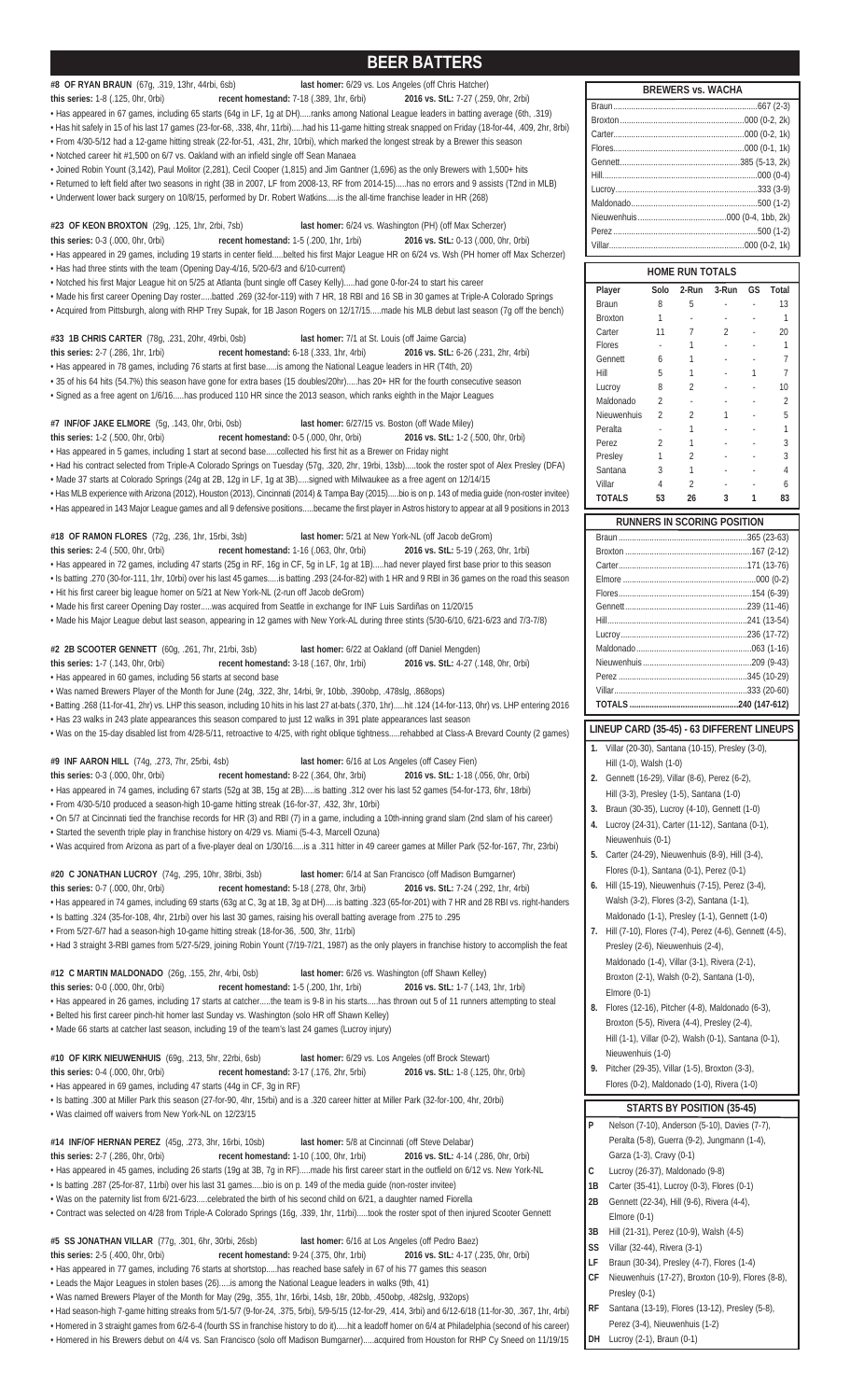|                       |              |                                      |              |                     |                                | 2016 BREWERS DAY-BY-DAY                                                                  |                               |                        |                |                    |                            |                  |
|-----------------------|--------------|--------------------------------------|--------------|---------------------|--------------------------------|------------------------------------------------------------------------------------------|-------------------------------|------------------------|----------------|--------------------|----------------------------|------------------|
| G                     | Date         | Opponent                             | W/L          | Score               | <b>Winning Pitcher</b>         | <b>Losing Pitcher</b>                                                                    | Save                          | Record                 | Position       | GA/GB              | Attendance                 | Average          |
| $\mathbf{1}$          | 4/4          | vs. SF                               | L            | $3 - 12$            | Bumgarner, 1-0                 | Peralta, 0-1                                                                             |                               | $0 - 1$                | T4             | $-1.0$             | 44,318 (sellout)           | 44,318           |
| 2<br>3                | 4/5<br>4/6   | vs. SF<br>vs. SF                     | L<br>W       | $1-2$<br>$4 - 3$    | Cueto, 1-0<br>Thornburg, 1-0   | Nelson, 0-1<br>Lopez, 0-1                                                                | Casilla, 1<br>Jeffress, 1     | $0 - 2$<br>$1-2$       | T4<br>4        | $-2.0$<br>$-2.0$   | 24,123<br>20,098           | 34,221<br>29,513 |
|                       | 4/7          | OFF DAY                              |              |                     |                                |                                                                                          |                               | $1 - 2$                | 4              | $-2.0$             |                            |                  |
| 4                     | 4/8          | vs. Hou                              | W            | $6 - 4$             | Anderson, 1-0                  | Feldman, 0-1                                                                             | Jeffress, 2                   | $2 - 2$                | 4              | $-2.0$             | 30,100                     | 29,660           |
| 5                     | 4/9          | vs. Hou                              | L            | $4-6$               | Fister, 1-0                    | Peralta, 0-2                                                                             | Gregerson, 2                  | $2 - 3$                | T4             | $-2.0$             | 28,127                     | 29,353           |
| 6                     | 4/10         | vs. Hou                              | W            | $3-2$               | Nelson, 1-1                    | Keuchel, 1-1                                                                             | Jeffress, 3                   | $3-3$                  | T4             | $-2.0$             | 28,441                     | 29,201           |
| $\overline{7}$        | 4/11<br>4/12 | at StL<br>OFF DAY                    | L            | $1 - 10$            | Wacha, 1-0                     | Jungmann, 0-1                                                                            |                               | $3-4$<br>$3-4$         | $5\,$<br>5     | $-3.0$<br>$-3.0$   | 47,608 (sellout)           | 47,608           |
| 8                     | 4/13         | at StL                               | W            | $6 - 4$             | Blazek, 1-0                    | Rosenthal, 0-1                                                                           | Jeffress, 4                   | $4 - 4$                | T <sub>4</sub> | $-3.0$             | 40,994                     | 44,301           |
| 9                     | 4/14         | at StL                               | L            | $0 - 7$             | GARCIA, 1-0                    | Peralta, 0-3                                                                             |                               | $4 - 5$                | 5              | $-4.0$             | 40,168                     | 42,923           |
| 10                    | 4/15         | at Pit                               | W            | $8 - 4$             | Nelson, 2-1                    | Locke, 0-1                                                                               |                               | $5-5$                  | T <sub>3</sub> | $-3.0$             | 24,280                     | 38,263           |
| 11                    | 4/16         | at Pit                               | L            | $0 - 5$             | Niese, 2-0                     | Jungmann, 0-2                                                                            |                               | $5 - 6$                | 5              | $-4.0$             | 34,957                     | 37,601           |
| 12                    | 4/17         | at Pit                               | L            | $3-9$               | Nicasio, 2-1                   | Davies, 0-1                                                                              |                               | $5-7$                  | 5              | $-4.0$             | 31,124                     | 36,522           |
| 13                    | 4/18         | at Min                               | L            | $4-7(6)$            | HUGHES, 1-2                    | Anderson, 1-1                                                                            |                               | $5 - 8$                | 5              | $-5.0$             | 21,078                     | 34,316           |
| 14<br>15              | 4/19<br>4/20 | at Min<br>vs. Min                    | W<br>W       | $6 - 5$<br>$10 - 5$ | Thornburg, 2-0<br>Nelson, 3-1  | Jepsen, 0-3<br>Pressly, 1-1                                                              | Jeffress, 5                   | $6 - 8$<br>$7 - 8$     | 5<br>T4        | $-5.0$<br>$-4.0$   | 17,597<br>21,087           | 32,226<br>28,042 |
| 16                    | 4/21         | vs. Min                              | L            | $1-8$               | Nolasco, 1-0                   | Jungmann, 0-3                                                                            |                               | $7-9$                  | 5              | $-5.0$             | 30,107                     | 28,300           |
| 17                    | 4/22         | vs. Phi                              | L            | $2 - 5$             | Nola, 1-2                      | Davies, 0-2                                                                              |                               | $7 - 10$               | 5              | $-6.0$             | 23,439                     | 27,760           |
| 18                    | 4/23         | vs. Phi                              | L            | $6 - 10$            | Oberholtzer, 1-0               | Anderson, 1-2                                                                            |                               | $7 - 11$               | 5              | $-6.0$             | 34,813                     | 28,465           |
| 19                    | 4/24         | vs. Phi                              | W            | $8-5$               | Peralta, 1-3                   | Eickhoff, 1-3                                                                            | Jeffress, 6                   | $8 - 11$               | 5              | $-6.0$             | 28,131                     | 28,435           |
|                       | 4/25         | OFF DAY                              |              |                     |                                |                                                                                          |                               | $8 - 11$               | 5              | $-6.0$             |                            |                  |
| 20                    | 4/26         | at ChC                               | $\mathbf{L}$ | $3-4$               | Warren, 2-0                    | Nelson, 3-2                                                                              | Rondon, 4                     | $8-12$                 | $\overline{5}$ | $-7.0$             | 35,861                     | 32,630           |
|                       | 4/27<br>4/28 | at ChC<br>at ChC                     |              | $2 - 7$             | Arrieta, 5-0                   | (Postponed - Rain: Rescheduled as part of a split doubleheader on 8/16)<br>Jungmann, 0-4 |                               | $8 - 12$<br>$8 - 13$   | 5<br>5         | $-7.0$<br>$-8.0$   | 32,734                     | 32,640           |
| 21<br>$\overline{22}$ | 4/29         | vs. Mia                              | L            | $3-6$               | Conley, 1-1                    | Davies, 0-3                                                                              | Ramos, 7                      | $8 - 14$               | 5              | $-9.0$             | 23,215                     | 28,000           |
| 23                    | 4/30         | vs. Mia                              | L            | $5 - 7$             | Chen, 2-1                      | Anderson, 1-3                                                                            | Phelps, 1                     | $8 - 15$               | 5              | $-9.5$             | 28,193                     | 28,015           |
| 24                    | 5/1          | vs. Mia                              | W            | $14-5$              | Peralta, 2-3                   | Koehler, 2-3                                                                             |                               | $9 - 15$               | 5              | $-8.5$             | 28,181                     | 28,027           |
| 25                    | 5/2          | vs. LAA                              | W            | $8 - 5$             | Nelson, 4-2                    | Weaver, 3-1                                                                              |                               | $10 - 15$              | $\overline{4}$ | $-8.5$             | 21,352                     | 27,582           |
| 26                    | 5/3          | vs. LAA                              | W            | $5 - 4$             | Guerra, 1-0                    | Tropeano, 1-1                                                                            | Jeffress, 7                   | $11 - 15$              | 4              | $-8.5$             | 28,180                     | 27,619           |
| 27                    | 5/4          | vs. LAA                              | L            | $3 - 7$             | Salas, 2-1                     | Thornburg, 2-1                                                                           | Smith, 2                      | $11 - 16$              | 4              | $-9.5$             | 21,907                     | 27,283           |
| 28                    | 5/5<br>5/6   | at Cin                               | L<br>L       | $5-9$<br>$1 - 5$    | Simon, 1-3                     | Anderson, 1-4                                                                            |                               | $11-17$<br>$11 - 18$   | 5<br>5         | $-10.5$            | 13,088<br>28,249           | 30,863           |
| 29<br>30              | 5/7          | at Cin<br>at Cin                     | W            | $13-7(10)$          | Adleman, 1-0<br>Jeffress, 1-0  | Cravy, 0-1<br>Cotham, 0-2                                                                | Cingrani, 1                   | $12 - 18$              | 5              | $-11.5$<br>$-11.5$ | 27,567                     | 30,645<br>30,408 |
| 31                    | 5/8          | at Cin                               | W            | $5 - 4$             | Capuano, 1-0                   | Ohlendorf, 3-3                                                                           | Jeffress, 8                   | 13-18                  | $\overline{4}$ | $-11.5$            | 22,376                     | 29,834           |
| 32                    | 5/9          | at Mia                               | L            | $1 - 4$             | Fernandez, 4-2                 | Peralta, 2-4                                                                             | Morris, 1                     | 13-19                  | 5              | $-12.0$            | 16,769                     | 28,963           |
| 33                    | 5/10         | at Mia                               | W            | $10-2$              | Davies, 1-3                    | Conley, 2-2                                                                              |                               | 14-19                  | T4             | $-12.0$            | 17,225                     | 28,230           |
| 34                    | 5/11         | at Mia                               | L            | $2 - 3$             | Chen, 3-1                      | Anderson, 1-5                                                                            | Ramos, 10                     | 14-20                  | T4             | $-11.5$            | 19,893                     | 27,739           |
| $\overline{35}$       | 5/12         | vs. SD                               | L            | $0 - 3$             | Shields, 2-5                   | Nelson, 4-3                                                                              | Buchter, 1                    | 14-21                  | 5              | $-12.0$            | 17,374                     | 26,733           |
| 36                    | 5/13         | vs. SD                               | W            | $1 - 0$             | Guerra, 2-0                    | Friedrich, 0-1                                                                           | Jeffress, 9                   | $15 - 21$              | 4              | $-12.0$            | 35,291                     | 27,183           |
| 37<br>38              | 5/14<br>5/15 | vs. SD<br>vs. SD                     | L<br>W       | $7-8(12)$<br>$3-2$  | Campos, 1-0<br>Boyer, 1-0      | Capuano, 1-1<br>Quackenbush, 1-2                                                         | Villanueva, 1<br>Jeffress, 10 | 15-22<br>$16 - 22$     | 4<br>4         | $-13.0$<br>$-12.0$ | 28,896<br>26,306           | 27,269<br>27,223 |
|                       | 5/16         | OFF DAY                              |              |                     |                                |                                                                                          |                               | $16 - 22$              | 4              | $-12.0$            |                            |                  |
| 39                    | 5/17         | vs. ChC                              | W            | $4 - 2$             | Anderson, 2-5                  | Hendricks, 2-3                                                                           | Jeffress, 11                  | $17 - 22$              | 4              | $-11.0$            | 24,361                     | 27,093           |
| 40                    | 5/18         | vs. ChC                              | L            | $1-2(13)$           | Wood, 2-0                      | Torres, 0-1                                                                              | Richard, 1                    | $17 - 23$              | 4              | $-12.0$            | 31,212                     | 27,272           |
| 41                    | 5/19         | vs. ChC                              | W            | $5 - 3$             | Guerra, 3-0                    | Hammel, 5-1                                                                              | Thornburg, 1                  | 18-23                  | 4              | $-11.0$            | 38,781                     | 27,751           |
| 42                    | 5/20         | at NYM                               | L            | $2 - 3$             | Matz, 6-1                      | Peralta, 2-5                                                                             | Familia, 14                   | 18-24                  | $\overline{4}$ | $-12.0$            | 36,239                     | 28,212           |
| 43                    | 5/21         | at NYM                               | L            | $4-5$               | Familia, 1-0                   | Blazek, 1-1                                                                              |                               | 18-25                  | 4              | $-12.0$            | 39,688                     | 28,816           |
| 44                    | 5/22<br>5/23 | at NYM<br>OFF DAY                    | L            | $1-3$               | Syndergaard, 5-2               | Anderson, 2-6                                                                            | Familia, 15                   | 18-26<br>18-26         | 4<br>4         | $-12.0$<br>$-11.5$ | 40,173                     | 29,383           |
| 45                    | 5/24         | at Atl                               | W            | $2 - 1$             | Blazek, 2-1                    | Norris, 1-6                                                                              | Jeffress, 12                  | 19-26                  | 4              | $-11.5$            | 15,185                     | 28,707           |
| 46                    | 5/25         | at Atl                               | W            | $3-2(13)$           | Blazek, 3-1                    | Kelly, 0-2                                                                               | Torres, 1                     | $20 - 26$              | 4              | $-11.5$            | 12,869                     | 27,987           |
| 47                    | 5/26         | at Atl                               | W            | $6 - 2$             | Peralta, 3-5                   | Wisler, 2-4                                                                              | Torres, 2                     | $21 - 26$              | 4              | $-11.0$            | 14,885                     | 27,418           |
| 48                    | 5/27         | vs. Cin                              | W            | $9 - 5$             | Davies, 2-3                    | Lamb, $0-3$                                                                              |                               | $22 - 26$              | 4              | $-11.0$            | 20,441                     | 27,459           |
| 49                    | 5/28         | vs. Cin                              | L            | $6 - 7$             | Wood, 4-1                      | Jeffress, 1-1                                                                            | Cingrani, 4                   | 22-27                  | 4              | $-12.0$            | 30,293                     | 27,568           |
| 50                    | 5/29         | vs. Cin                              | W            | $5 - 4$             | Nelson, 5-3                    | Finnegan, 1-4                                                                            | Boyer, 1                      | 23-27                  | 4              | $-12.0$            | 34,901                     | 27,840           |
| 51<br>52              | 5/30<br>5/31 | vs. StL<br>vs. StL                   | L<br>L       | $0 - 6$<br>$3 - 10$ | Martinez, 5-5<br>Leake, 4-4    | Guerra, 3-1<br>Peralta, 3-6                                                              |                               | 23-28<br>23-29         | 4<br>4         | $-13.0$<br>$-13.0$ | 34,569<br>24,487           | 28,080<br>27,956 |
| 53                    | 6/1          | vs. StL                              | W            | $3-1$               | Davies, 3-3                    | Garcia, 4-5                                                                              | Jeffress, 13                  | 24-29                  | 4              | $-13.0$            | 24,050                     | 27,826           |
| 54                    | 6/2          | at Phi                               | W            | $4-1$               | Anderson, 3-6                  | Eickhoff, 2-8                                                                            | Jeffress, 14                  | 25-29                  | 4              | $-13.0$            | 22,890                     | 27,229           |
| 55                    | 6/3          | at Phi                               | L            | $3-6$               | Bailey, 3-0                    | Nelson, 5-4                                                                              | Gomez, 18                     | $25 - 30$              | 4              | $-14.0$            | 20,138                     | 26,945           |
| 56                    | 6/4          | at Phi                               | W            | $6 - 3$             | Smith, 1-0                     | Neris, 1-3                                                                               | Jeffress, 15                  | $26 - 30$              | 4              | $-14.0$            | 25,177                     | 26,877           |
| 57                    | 6/5          | at Phi                               | L            | $1 - 8$             | Nola, 5-4                      | Peralta, 3-7                                                                             |                               | $26 - 31$              | 4              | $-14.0$            | 24,259                     | 26,780           |
|                       | 6/6          | OFF DAY                              |              |                     |                                |                                                                                          |                               | $26 - 31$              | 4              | $-14.5$            |                            |                  |
| 58<br>59              | 6/7<br>6/8   | vs. Oak<br>vs. Oak                   | W<br>W       | $5 - 4$<br>$4 - 0$  | Davies, 4-3<br>Anderson, 4-6   | Manaea, 2-4<br>Hahn, 2-4                                                                 | Jeffress, 16                  | 27-31<br>28-31         | 4<br>4         | $-13.5$<br>$-13.5$ | 19,283<br>18,188           | 27,550<br>27,258 |
| 60                    | 6/9          | vs. NYM                              | L            | $2 - 5$             | Colon, 5-3                     | Nelson, 5-5                                                                              | Familia, 20                   | 28-32                  | 4              | $-14.0$            | 22,980                     | 27,128           |
| 61                    | 6/10         | vs. NYM                              | L            | $1-2(11)$           | Blevins, 2-0                   | Boyer, 1-1                                                                               | Familia, 21                   | 28-33                  | 4              | $-14.0$            | 27,358                     | 27,135           |
| 62                    | 6/11         | vs. NYM                              | W            | $7-4$               | Peralta, 4-7                   | Verrett, 3-4                                                                             | Jeffress, 17                  | 29-33                  | 4              | $-14.0$            | 38,423                     | 27,457           |
| 63                    | 6/12         | vs. NYM                              | W            | $5 - 3$             | Davies, 5-3                    | Matz, 7-3                                                                                | Jeffress, 18                  | 30-33                  | 4              | $-14.0$            | 32,491                     | 27,597           |
| 64                    | 6/13         | at SF                                | L            | $5 - 11$            | Suarez, 2-1                    | Knebel, 0-1                                                                              | Law, 1                        | 30-34                  | 4              | $-14.0$            | 41,543 (sellout)           | 27,308           |
| 65                    | 6/14         | at SF                                | L            | $2 - 3$             | Bumgarner, 8-2                 | Smith, 0-1                                                                               | Casilla, 14                   | $30 - 35$              | 4              | $-15.0$            | 41,750 (sellout)           | 27,806           |
| 66<br>67              | 6/15<br>6/16 | at SF<br>at LA                       | L<br>W       | $1 - 10$<br>$8 - 6$ | Cueto, 10-1<br>Thornburg, 3-1  | Nelson, 5-6<br>Baez, 0-2                                                                 | Jeffress, 19                  | $30 - 36$<br>$31 - 36$ | 4<br>4         | $-15.0$<br>$-14.5$ | 41,811 (sellout)<br>44,183 | 28,273<br>28,786 |
| 68                    | 6/17         | at LA                                | L            | $2-3(10)$           | Baez, 1-2                      | Jeffress, 1-2                                                                            |                               | $31 - 37$              | 4              | $-15.5$            | 44,998                     | 29,292           |
| 69                    | 6/18         | at LA                                | L            | $6 - 10$            | Hatcher, 4-3                   | Anderson, 4-7                                                                            |                               | 31-38                  | 4              | $-16.5$            | 44,112                     | 29,741           |
| 70                    | 6/19         | at LA                                | L            | $1-2$               | Jansen, 3-2                    | Thornburg, 3-2                                                                           |                               | 31-39                  | 4              | $-17.5$            | 45,931                     | 30,218           |
|                       | 6/20         | OFF DAY                              |              |                     |                                |                                                                                          |                               | 31-39                  | 4              | $-17.0$            |                            |                  |
| 71                    | 6/21         | at Oak                               | L            | $3 - 5$             | Doolittle, 2-2                 | Smith, 1-2                                                                               | Madson, 13                    | $31 - 40$              | 4              | $-17.0$            | 14,810                     | 29,777           |
| 72                    | 6/22<br>6/23 | at Oak                               | W            | $4 - 2$             | Guerra, 4-1                    | Mengden, 0-3                                                                             | Thornburg, 2                  | $32 - 40$              | 4              | $-16.0$            | 13,586                     | 29,328           |
| 73                    | 6/24         | OFF DAY<br>vs. Wsh                   | W            | $5 - 3$             | Torres, 1-1                    | Scherzer, 8-5                                                                            | Jeffress, 20                  | $32 - 40$<br>33-40     | 4<br>4         | $-15.5$<br>$-15.5$ | 32,668                     | 27,734           |
| 74                    | 6/25         | vs. Wsh                              | W            | $6 - 5$             | Garza, 1-0                     | Gonzalez, 3-7                                                                            | Jeffress, 21                  | 34-40                  | 4              | $-14.5$            | 30,085                     | 27,796           |
| 75                    | 6/26         | vs. Wsh                              | L.           | $2 - 3$             | Roark, 7-5                     | Barnes, 0-1                                                                              | Kelley, 3                     | 34-41                  | 4              | $-14.5$            | 30,215                     | 27,858           |
|                       | 6/27         | OFF DAY                              |              |                     |                                |                                                                                          |                               | 34-41                  | 4              | $-15.0$            |                            |                  |
| 76                    | 6/28         | vs. LA                               | L            | $5 - 6$             | Urias, 1-2                     | Anderson, 4-8                                                                            | Jansen, 23                    | 34-42                  | 4              | $-16.0$            | 33,819                     | 28,007           |
| 77                    | 6/29         | vs. LA                               | W            | $7-0$               | Guerra, 5-1                    | Stewart, 0-1                                                                             |                               | $35 - 42$              | 4              | $-16.0$            | 26,566                     | 27,972           |
| 78<br>79              | 6/30<br>7/1  | vs. LA<br>at StL                     | L<br>L       | $1 - 8$<br>$1 - 7$  | Maeda, 7-5                     | Davies, 5-4                                                                              |                               | $35-43$<br>35-44       | 4<br>4         | $-16.0$<br>$-16.0$ | 33,029<br>42,987           | 28,092<br>29,697 |
| 80                    | 7/2          | at StL                               | L            | $0 - 3$             | Garcia, 6-6<br>Wainwright, 7-5 | Garza, 1-1<br>Nelson, 5-7                                                                | Oh, 1                         | $35 - 45$              | 4              | $-16.0$            | 40,573                     | 29,983           |
| 81                    | 7/3          | at StL                               | 1:15         | FS Wisconsin        |                                |                                                                                          |                               |                        |                |                    |                            |                  |
| 82                    | 7/4          | at Wsh                               | 10:05        | <b>MLB Network</b>  |                                |                                                                                          |                               |                        |                |                    |                            |                  |
| 83                    | 7/5          | at Wsh                               | 6:05         | FS Wisconsin        |                                |                                                                                          |                               |                        |                |                    |                            |                  |
| 84                    | 7/6          | at Wsh                               | 3:05         | FS Wisconsin        |                                |                                                                                          |                               |                        |                |                    |                            |                  |
| 85                    | 7/7<br>7/8   | OFF DAY<br>vs. StL                   | 7:10         | FS Wisconsin        |                                |                                                                                          |                               |                        |                |                    |                            |                  |
| 86                    | 7/9          | vs. StL                              | 1:10         | FS Wisconsin        |                                |                                                                                          |                               |                        |                |                    |                            |                  |
| 87                    | 7/10         | vs. StL                              | 1:10         | <b>FS Wisconsin</b> |                                |                                                                                          |                               |                        |                |                    |                            |                  |
|                       | 7/11         | All-Star Break                       |              |                     |                                |                                                                                          |                               |                        |                |                    |                            |                  |
|                       | 7/12         | All-Star Game: Petco Park, San Diego |              |                     |                                |                                                                                          |                               |                        |                |                    |                            |                  |

7/13 All-Star Break

7/14 All-Star Break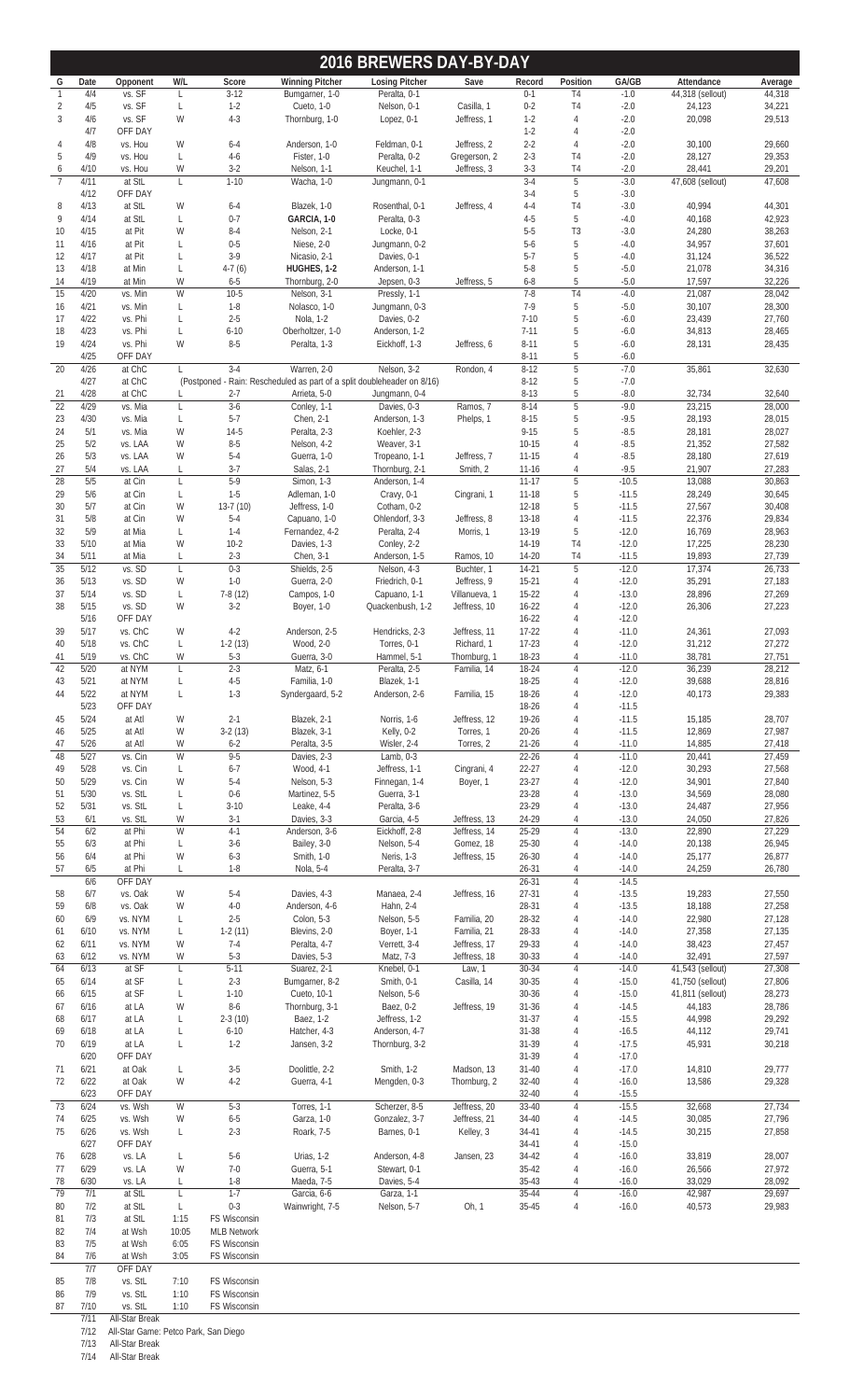| G   | Date | Opponent   | W/L   | Score               | <b>Winning Pitcher</b> | <b>Losing Pitcher</b> | Save | Record | Position | GA/GB (WC) | Attendance | Average |
|-----|------|------------|-------|---------------------|------------------------|-----------------------|------|--------|----------|------------|------------|---------|
| 88  | 7/15 | at Cin     | 6:10  | FS Wisconsin        |                        |                       |      |        |          |            |            |         |
| 89  | 7/16 | at Cin     | 6:10  | FS Wisconsin        |                        |                       |      |        |          |            |            |         |
|     |      |            |       |                     |                        |                       |      |        |          |            |            |         |
| 90  | 7/17 | at Cin     | 12:10 | FS Wisconsin        |                        |                       |      |        |          |            |            |         |
|     | 7/18 | OFF DAY    |       |                     |                        |                       |      |        |          |            |            |         |
| 91  | 7/19 | at Pit     | 6:05  | FS Wisconsin        |                        |                       |      |        |          |            |            |         |
| 92  | 7/20 | at Pit     | 6:05  | FS Wisconsin        |                        |                       |      |        |          |            |            |         |
|     |      |            |       |                     |                        |                       |      |        |          |            |            |         |
| 93  | 7/21 | at Pit     | 6:05  | FS Wisconsin        |                        |                       |      |        |          |            |            |         |
| 94  | 7/22 | vs. ChC    | 7:10  | FS Wisconsin        |                        |                       |      |        |          |            |            |         |
| 95  | 7/23 | vs. ChC    | 6:10  | FS Wisconsin        |                        |                       |      |        |          |            |            |         |
| 96  | 7/24 | vs. ChC    | 1:10  | FS Wisconsin        |                        |                       |      |        |          |            |            |         |
|     |      |            |       |                     |                        |                       |      |        |          |            |            |         |
| 97  | 7/25 | vs. Ari    | 6:20  | FS Wisconsin        |                        |                       |      |        |          |            |            |         |
| 98  | 7/26 | vs. Ari    | 7:10  | FS Wisconsin        |                        |                       |      |        |          |            |            |         |
| 99  | 7/27 | vs. Ari    | 7:10  | FS Wisconsin        |                        |                       |      |        |          |            |            |         |
| 100 | 7/28 | vs. Ari    | 1:10  |                     |                        |                       |      |        |          |            |            |         |
|     |      |            |       |                     |                        |                       |      |        |          |            |            |         |
| 101 | 7/29 | vs. Pit    | 7:10  | FS Wisconsin        |                        |                       |      |        |          |            |            |         |
| 102 | 7/30 | vs. Pit    | 6:10  | FS Wisconsin        |                        |                       |      |        |          |            |            |         |
| 103 | 7/31 | vs. Pit    | 1:10  | FS Wisconsin        |                        |                       |      |        |          |            |            |         |
| 104 | 8/1  | at SD      | 9:10  | FS Wisconsin        |                        |                       |      |        |          |            |            |         |
|     |      |            |       |                     |                        |                       |      |        |          |            |            |         |
| 105 | 8/2  | at SD      | 9:10  | FS Wisconsin        |                        |                       |      |        |          |            |            |         |
| 106 | 8/3  | at SD      | 2:40  |                     |                        |                       |      |        |          |            |            |         |
|     | 8/4  | OFF DAY    |       |                     |                        |                       |      |        |          |            |            |         |
| 107 | 8/5  | at Ari     | 8:40  | FS Wisconsin        |                        |                       |      |        |          |            |            |         |
| 108 | 8/6  | at Ari     | 7:10  | FS Wisconsin        |                        |                       |      |        |          |            |            |         |
|     |      |            |       |                     |                        |                       |      |        |          |            |            |         |
| 109 | 8/7  | at Ari     | 3:10  | FS Wisconsin        |                        |                       |      |        |          |            |            |         |
| 110 | 8/8  | vs. Atl    | 6:20  | FS Wisconsin        |                        |                       |      |        |          |            |            |         |
| 111 | 8/9  | vs. Atl    | 7:10  | FS Wisconsin        |                        |                       |      |        |          |            |            |         |
| 112 | 8/10 | vs. Atl    | 7:10  | FS Wisconsin        |                        |                       |      |        |          |            |            |         |
|     |      |            |       |                     |                        |                       |      |        |          |            |            |         |
| 113 | 8/11 | vs. Atl    | 1:10  |                     |                        |                       |      |        |          |            |            |         |
| 114 | 8/12 | vs. Cin    | 7:10  | FS Wisconsin        |                        |                       |      |        |          |            |            |         |
| 115 | 8/13 | vs. Cin    | 6:10  | FS Wisconsin        |                        |                       |      |        |          |            |            |         |
| 116 | 8/14 | vs. Cin    | 1:10  | FS Wisconsin        |                        |                       |      |        |          |            |            |         |
|     | 8/15 | OFF DAY    |       |                     |                        |                       |      |        |          |            |            |         |
|     |      |            |       |                     |                        |                       |      |        |          |            |            |         |
| 117 | 8/16 | at ChC - 1 | 12:20 | FS Wisconsin        |                        |                       |      |        |          |            |            |         |
| 118 |      | at ChC - 2 | 7:05  | FS Wisconsin        |                        |                       |      |        |          |            |            |         |
| 119 | 8/17 | at ChC     | 7:05  | FS Wisconsin        |                        |                       |      |        |          |            |            |         |
| 120 | 8/18 | at ChC     | 1:20  |                     |                        |                       |      |        |          |            |            |         |
|     | 8/19 | at Sea     | 9:10  | FS Wisconsin        |                        |                       |      |        |          |            |            |         |
| 121 |      |            |       |                     |                        |                       |      |        |          |            |            |         |
| 122 | 8/20 | at Sea     | 8:10  | FS Wisconsin        |                        |                       |      |        |          |            |            |         |
| 123 | 8/21 | at Sea     | 3:10  | FS Wisconsin        |                        |                       |      |        |          |            |            |         |
| 124 | 8/22 | vs. Col    | 6:20  | <b>FS Wisconsin</b> |                        |                       |      |        |          |            |            |         |
| 125 | 8/23 | vs. Col    | 7:10  | FS Wisconsin        |                        |                       |      |        |          |            |            |         |
|     | 8/24 | vs. Col    | 1:10  |                     |                        |                       |      |        |          |            |            |         |
| 126 |      |            |       |                     |                        |                       |      |        |          |            |            |         |
| 127 | 8/25 | vs. Pit    | 7:10  | FS Wisconsin        |                        |                       |      |        |          |            |            |         |
| 128 | 8/26 | vs. Pit    | 7:10  | FS Wisconsin        |                        |                       |      |        |          |            |            |         |
| 129 | 8/27 | vs. Pit    | 6:10  | FS Wisconsin        |                        |                       |      |        |          |            |            |         |
| 130 | 8/28 | vs. Pit    | 1:10  | FS Wisconsin        |                        |                       |      |        |          |            |            |         |
|     |      |            |       |                     |                        |                       |      |        |          |            |            |         |
| 131 | 8/29 | vs. StL    | 6:20  | FS Wisconsin        |                        |                       |      |        |          |            |            |         |
| 132 | 8/30 | vs. StL    | 7:10  | FS Wisconsin        |                        |                       |      |        |          |            |            |         |
| 133 | 8/31 | vs. StL    | 7:10  | FS Wisconsin        |                        |                       |      |        |          |            |            |         |
|     | 9/1  | OFF DAY    |       |                     |                        |                       |      |        |          |            |            |         |
| 134 | 9/2  | at Pit     | 6:05  | FS Wisconsin        |                        |                       |      |        |          |            |            |         |
|     |      |            |       | FS Wisconsin        |                        |                       |      |        |          |            |            |         |
| 135 | 9/3  | at Pit     | 6:05  |                     |                        |                       |      |        |          |            |            |         |
| 136 | 9/4  | at Pit     | 12:35 | FS Wisconsin        |                        |                       |      |        |          |            |            |         |
| 137 | 9/5  | vs. ChC    | 12:10 | <b>ESPN</b>         |                        |                       |      |        |          |            |            |         |
| 138 | 9/6  | vs. ChC    | 7:10  | FS Wisconsin        |                        |                       |      |        |          |            |            |         |
| 139 | 9/7  | vs. ChC    | 7:10  | FS Wisconsin        |                        |                       |      |        |          |            |            |         |
| 140 | 9/8  | at StL     | 6:15  | FS Wisconsin        |                        |                       |      |        |          |            |            |         |
|     |      |            |       |                     |                        |                       |      |        |          |            |            |         |
| 141 | 9/9  | at StL     | 7:15  | FS Wisconsin        |                        |                       |      |        |          |            |            |         |
| 142 | 9/10 | at StL     | 6:15  | FS Wisconsin        |                        |                       |      |        |          |            |            |         |
| 143 | 9/11 | at StL     | 1:15  | FS Wisconsin        |                        |                       |      |        |          |            |            |         |
| 144 | 9/12 | at Cin     | 6:10  | FS Wisconsin        |                        |                       |      |        |          |            |            |         |
| 145 | 9/13 | at Cin     | 6:10  | FS Wisconsin        |                        |                       |      |        |          |            |            |         |
|     |      |            |       |                     |                        |                       |      |        |          |            |            |         |
| 146 | 9/14 | at Cin     | 6:10  | FS Wisconsin        |                        |                       |      |        |          |            |            |         |
| 147 | 9/15 | at ChC     | 7:05  | FS Wisconsin        |                        |                       |      |        |          |            |            |         |
| 148 | 9/16 | at ChC     | 1:20  |                     |                        |                       |      |        |          |            |            |         |
| 149 | 9/17 | at ChC     | 3:05  | FS Wisconsin        |                        |                       |      |        |          |            |            |         |
| 150 | 9/18 | at ChC     | 1:20  | FS Wisconsin        |                        |                       |      |        |          |            |            |         |
|     | 9/19 | OFF DAY    |       |                     |                        |                       |      |        |          |            |            |         |
|     |      |            |       |                     |                        |                       |      |        |          |            |            |         |
| 151 | 9/20 | vs. Pit    | 7:10  | FS Wisconsin        |                        |                       |      |        |          |            |            |         |
| 152 | 9/21 | vs. Pit    | 7:10  | FS Wisconsin        |                        |                       |      |        |          |            |            |         |
| 153 | 9/22 | vs. Pit    | 7:10  | FS Wisconsin        |                        |                       |      |        |          |            |            |         |
| 154 | 9/23 | vs. Cin    | 7:10  | FS Wisconsin        |                        |                       |      |        |          |            |            |         |
|     | 9/24 |            |       |                     |                        |                       |      |        |          |            |            |         |
| 155 |      | vs. Cin    | 6:10  | FS Wisconsin        |                        |                       |      |        |          |            |            |         |
| 156 | 9/25 | vs. Cin    | 1:10  | FS Wisconsin        |                        |                       |      |        |          |            |            |         |
| 157 | 9/26 | at Tex     | 7:05  | FS Wisconsin        |                        |                       |      |        |          |            |            |         |
| 158 | 9/27 | at Tex     | 7:05  | FS Wisconsin        |                        |                       |      |        |          |            |            |         |
| 159 | 9/28 | at Tex     | 7:05  | FS Wisconsin        |                        |                       |      |        |          |            |            |         |
|     | 9/29 | OFF DAY    |       |                     |                        |                       |      |        |          |            |            |         |
|     |      |            |       |                     |                        |                       |      |        |          |            |            |         |
| 160 | 9/30 | at Col     | 7:10  | FS Wisconsin        |                        |                       |      |        |          |            |            |         |
| 161 | 10/1 | at Col     | 7:10  | FS Wisconsin        |                        |                       |      |        |          |            |            |         |
| 162 | 10/2 | at Col     | 2:10  | FS Wisconsin        |                        |                       |      |        |          |            |            |         |

# **ODDS & ENDS**

| $22-20$ |
|---------|

| Record When Wearing Milwaukee Bears Uniforms (Negro Leagues)1-0 |           |
|-----------------------------------------------------------------|-----------|
|                                                                 | $35 - 45$ |